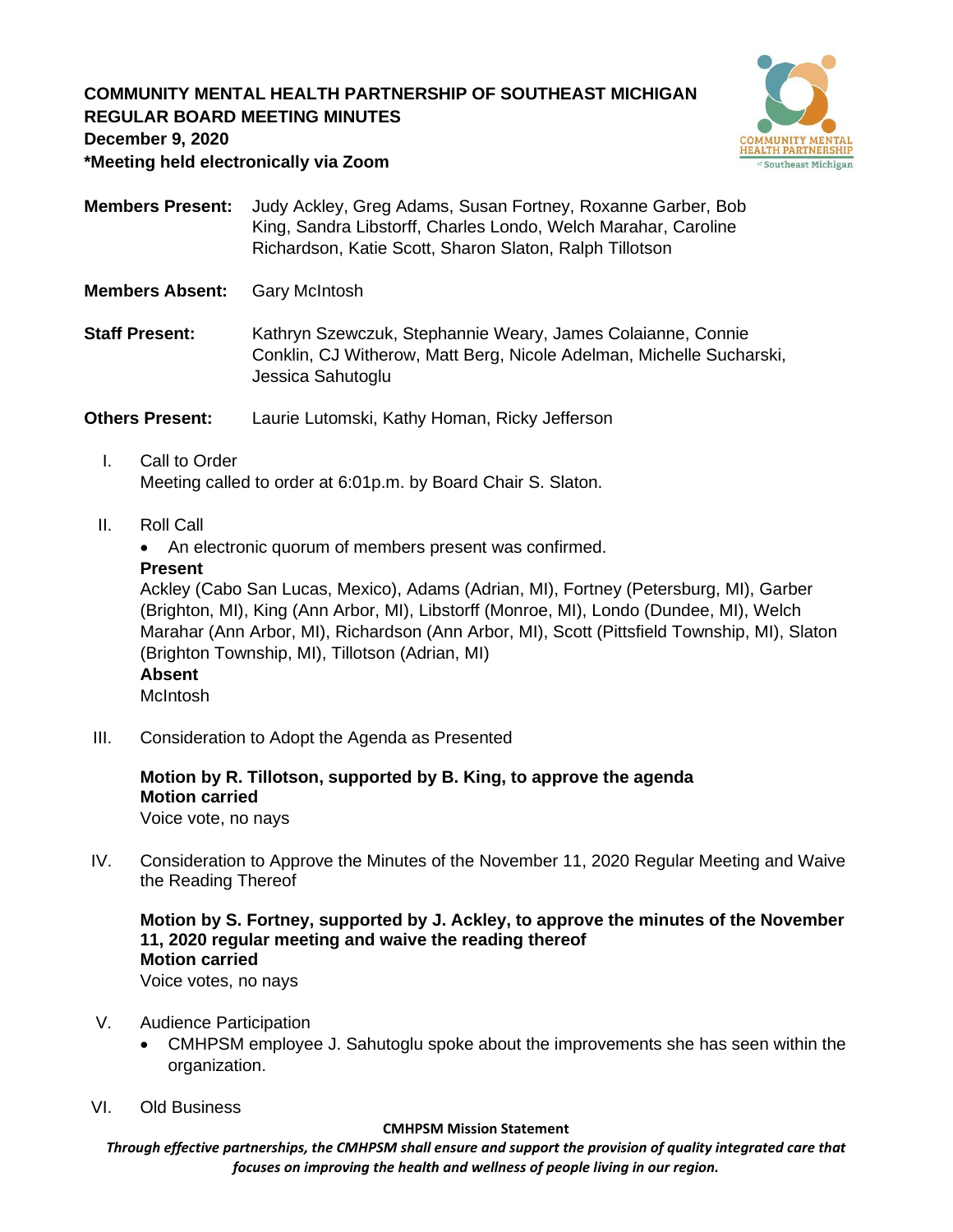- a. September Finance Report  $-$  FY20 as of October 31 $st$ 
	- M. Berg presented. Discussion followed.
- VII. New Business
	- a. Budget Revision #1 Board Action Request

## **Motion by M. Welch Marahar, supported by K. Scott, to approve Budget Revision #1 Motion carried**

Vote

Yes: Ackley, Adams, Fortney, Garber, King, Libstorff, Londo, Welch Marahar, Richardson, Scott, Slaton No:

Absent\*: Garber, McIntosh, Tillotson

\*Garber and Tillotson were present at the meeting, but their votes were not heard/received.

b. Contracts Approval Board Action Request **Motion by M. Welch Marahar, supported by G. Adams, to authorize the CEO to execute the contracts/amendments as presented Motion carried** Vote Yes: Ackley, Adams, Fortney, Garber, King, Libstorff, Londo, Richardson, Scott, Slaton No: Abstain: Welch Marahar

Absent\*: Garber, McIntosh, Tillotson \*Garber and Tillotson were present at the meeting, but their votes were not heard/received.

- Board requested to see more detail in future contract amendment board action requests.
- c. Conflict of Interest Board Governance Policy Board Action Request
- ➢ Original motion:

### **Motion by S. Fortney, supported by G. Adams, to approve the attached Regional Board Conflict of Interest Governance Policy**

- J. Colaianne noted that the existing Conflict of Interest Policy is an internal Operations policy that will be revoked, as it should have been a Board Governance policy. The presented policy will replace it.
- S. Fortney expressed concern that the Regional Board has been under the jurisdiction of a policy it did not approve, and would like the existing policy to be revoked before passing the new Regional Board Conflict of Interest Governance Policy
- ➢ Friendly amendment:

**Motion by S. Fortney, supported by G. Adams, to include the revocation of the existing Conflict of Interest Operations policy in the motion to adopt the Regional Board Conflict of Interest Governance Policy Motion carried**

Vote

Yes: Ackley, Adams, Fortney, Garber, King, Libstorff, Londo, Welch Marahar, Richardson, Scott, Slaton, Tillotson No: Absent\*: Garber, McIntosh

#### **CMHPSM Mission Statement**

*Through effective partnerships, the CMHPSM shall ensure and support the provision of quality integrated care that focuses on improving the health and wellness of people living in our region.*